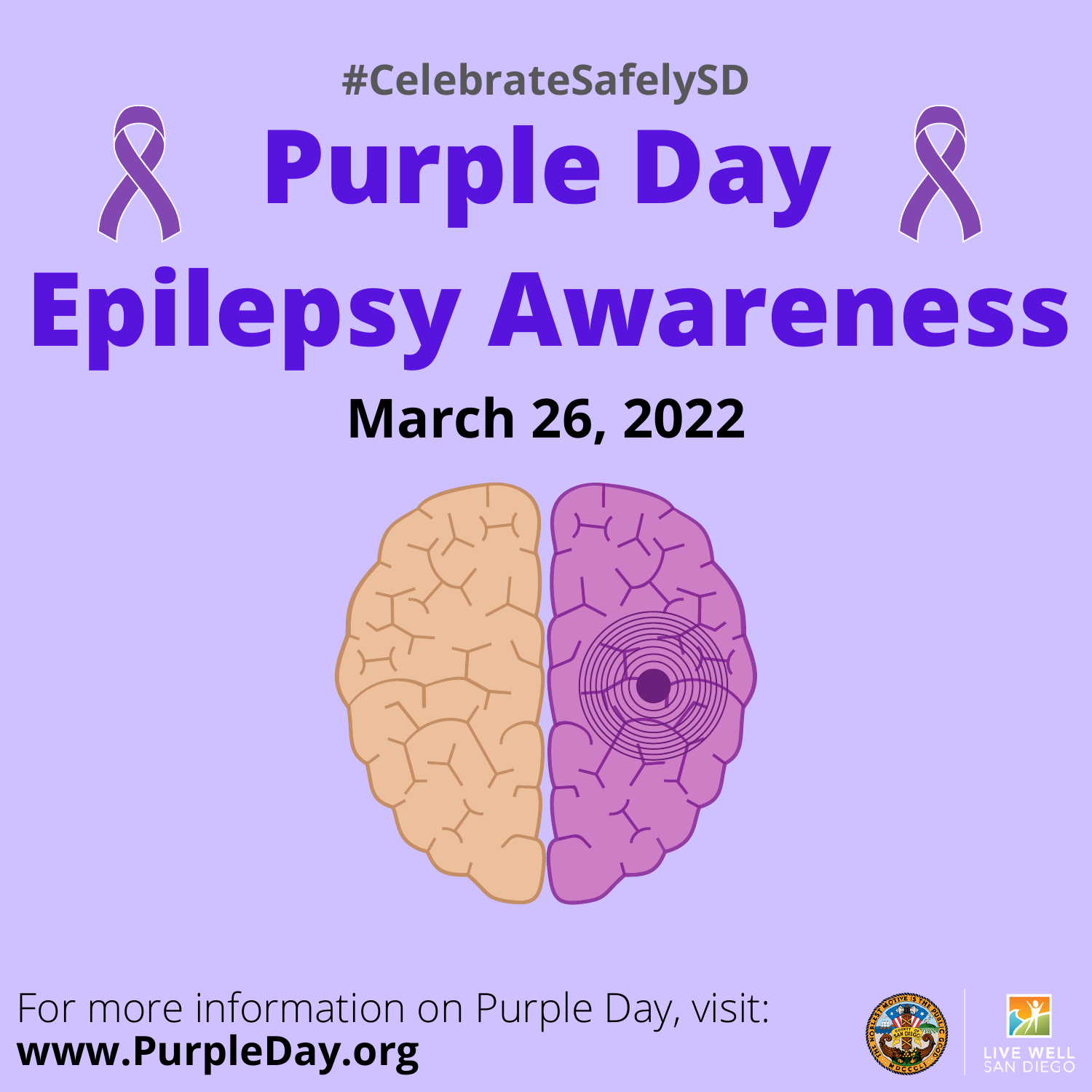## **What is Purple Day?**

Purple Day is an international community-led effort dedicated to growing awareness about epilepsy worldwide. On March 26th annually, people in countries around the world are invited to wear purple and host events in support of epilepsy awareness. Last year, people in more than 85 countries on all continents joined in Purple Day!

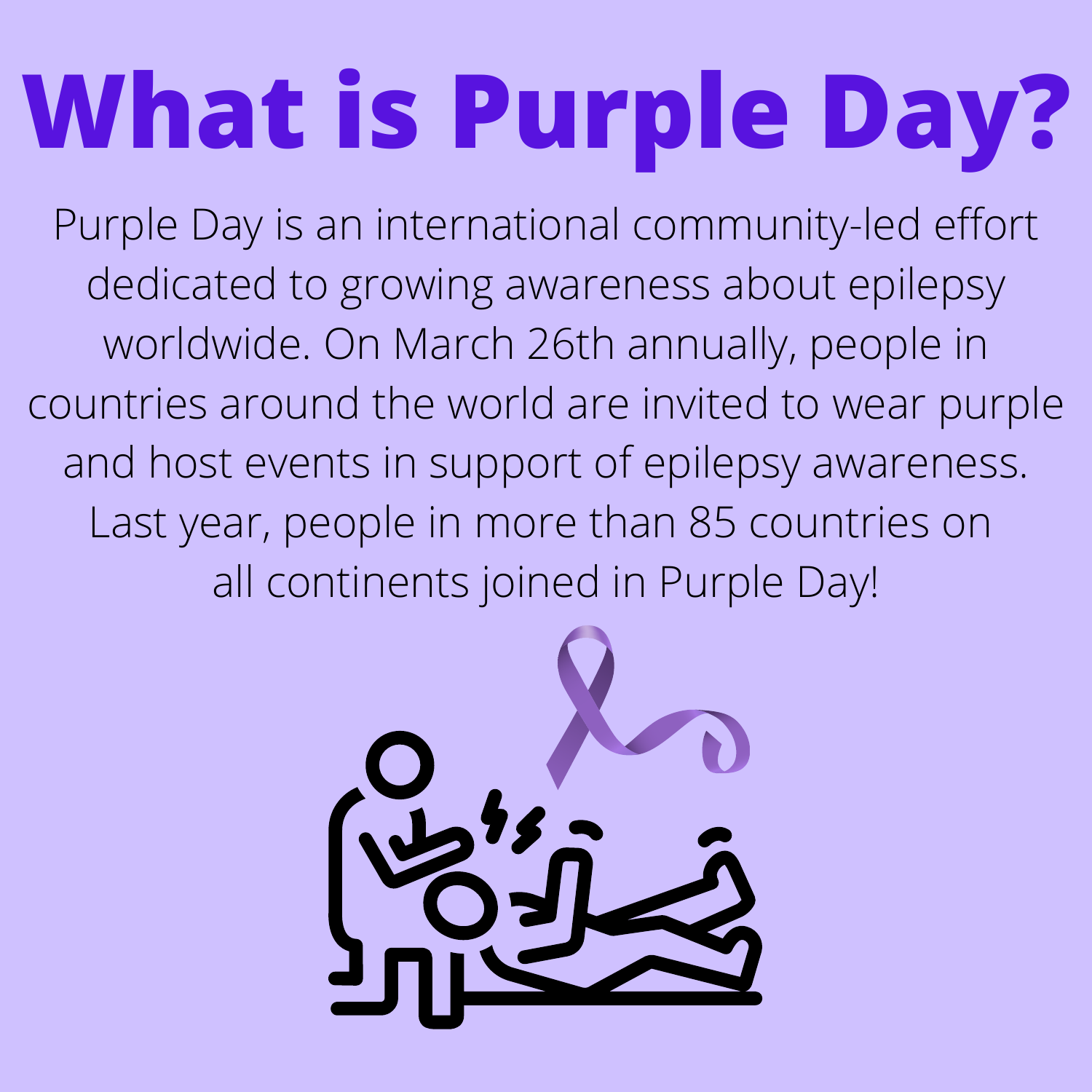# **Facts about Epilepsy**



### **65 Million**

People Have Epilepsy Worldwide



#### **1 in 100 People** Are Estimated To Have Epilepsy in the United States



**50% of Cases**

The Cause is Unknown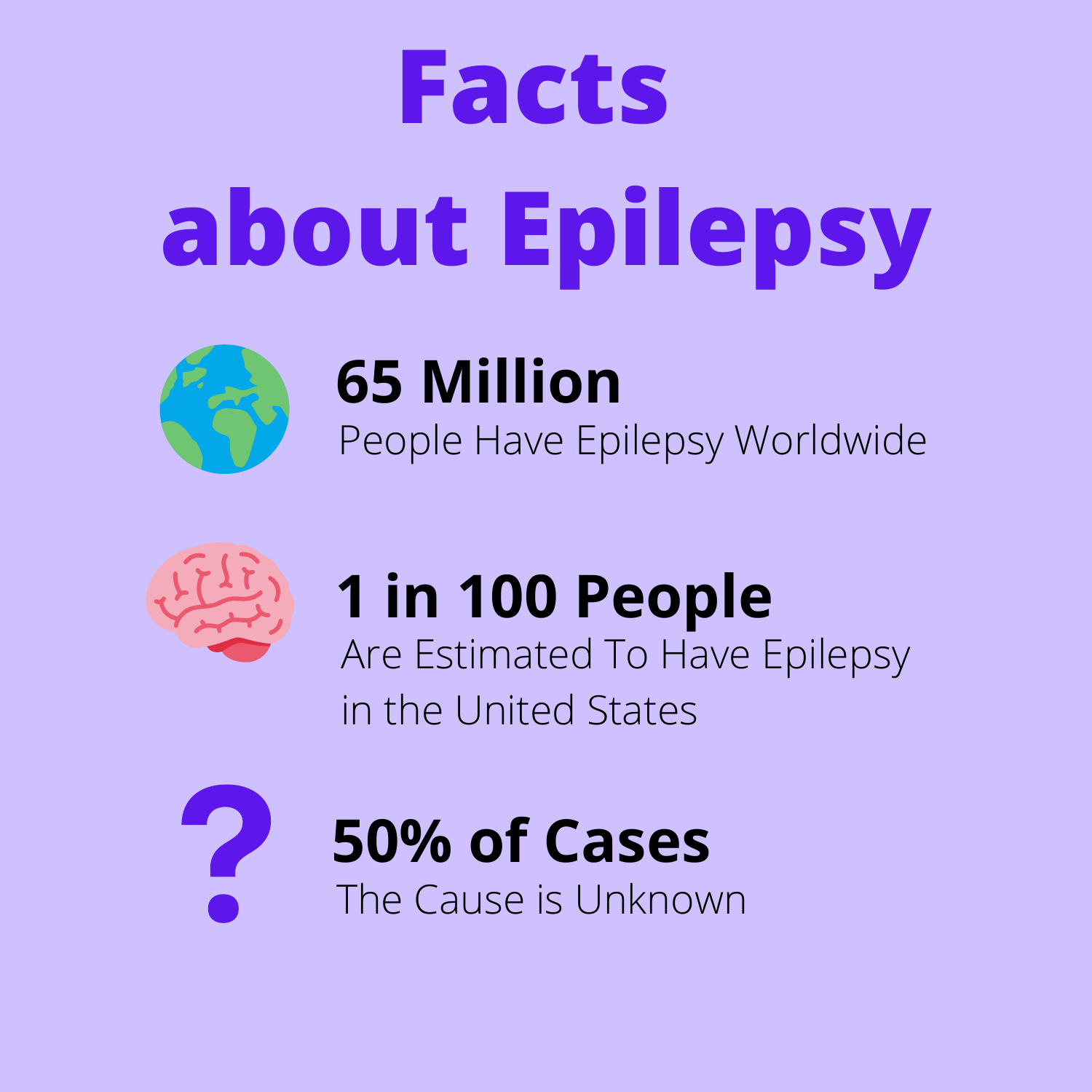# **What is Epilepsy?**

**Epilepsy**, which is sometimes called a seizure disorder, is a disorder of the brain. A person is diagnosed with epilepsy when they have had two or more seizures.

A **seizure** is a short change in normal brain activity. Seizures are the main sign of epilepsy. Some seizures can look like staring spells. Other seizures cause a person to fall, shake, and lose awareness of what's going on around them.

Seizures are the main sign of epilepsy. Some seizures can look like staring spells. Other seizures cause a person to fall, shake, and lose awareness of what's going on around them.

For more information on epilepsy, visit: **www.cdc.gov/epilepsy/**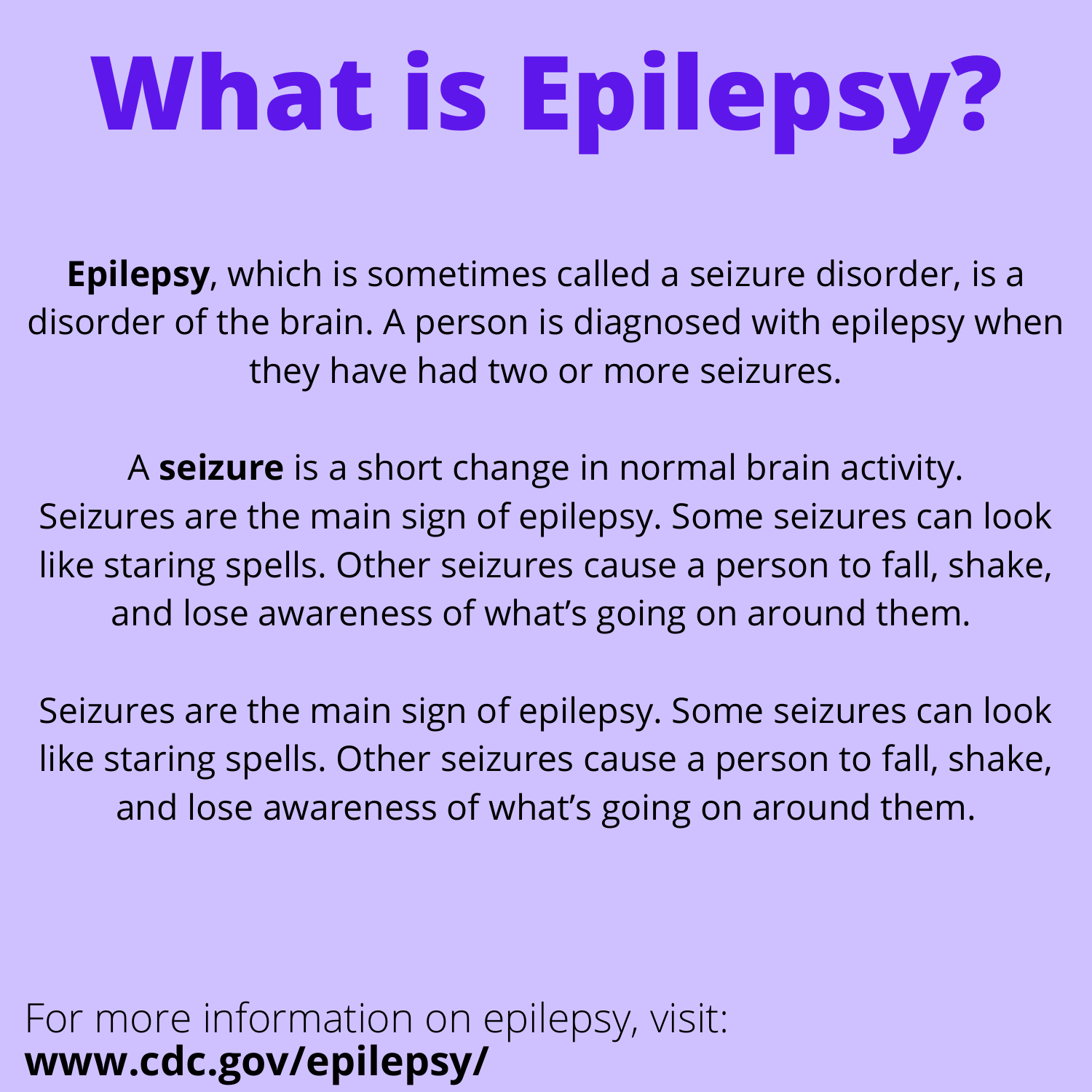## **Quick Facts**

Not everyone can identify specific events or circumstances that affect seizures, but some are able to recognize definite seizure triggers. Some common triggers include:

- Forgetting to take prescribed seizure medication.
- Lack of sleep.
- Missing meals.
- Stress, excitement, emotional upset.
- Menstrual cycle and hormonal changes.
- Illness or fever.
- Low seizure medication levels.
- Medications other than prescribed seizure medication.
- Flickering lights of computers, television, videos, etc., and sometimes even bright sunlight.
- Use of street drugs.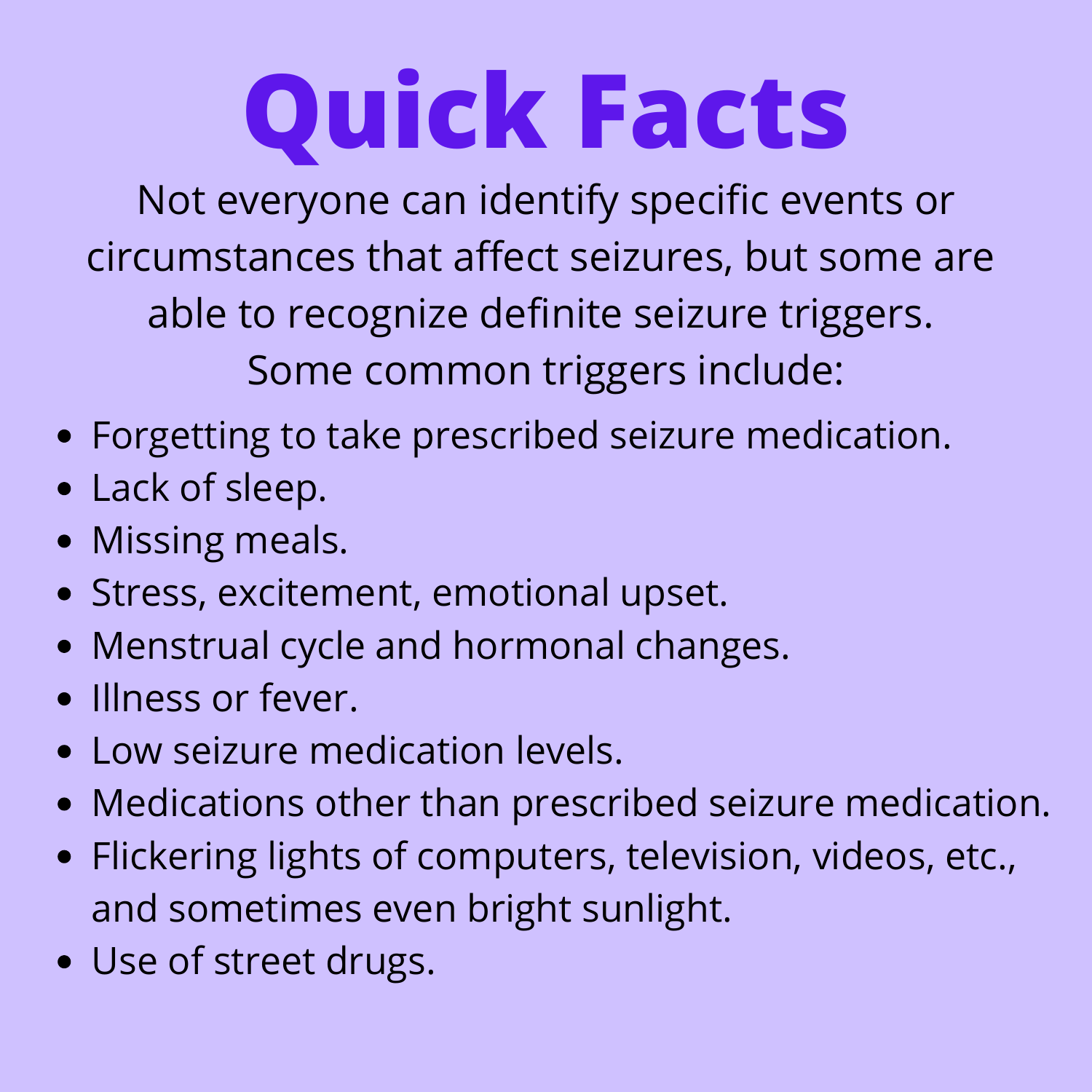# **Preventing Epilepsy**

Sometimes we can prevent epilepsy. These are some of the most common ways to reduce your chances of developing epilepsy:

### **Prevent Traumatic Brain Injuries**

Brain injuries, also called traumatic brain injuries, are a frequent cause of epilepsy.

- **Ride safely**. Use safety belts, child passenger seats, airbags, bicycle helmets, and motorcycle helmets to reduce motor vehicle and traffic injuries.
- **Step carefully**. Falls are the leading cause of brain injury. Older adults and children have an increased chance of brain injuries from falls.
- **Get help for traumatic brain injuries if they happen**. The chance of epilepsy is high with severe brain injuries. Taking good care of the injury may help to avoid epilepsy.

#### For more information on epilepsy, visit: **www.cdc.gov/epilepsy/preventing-epilepsy.htm**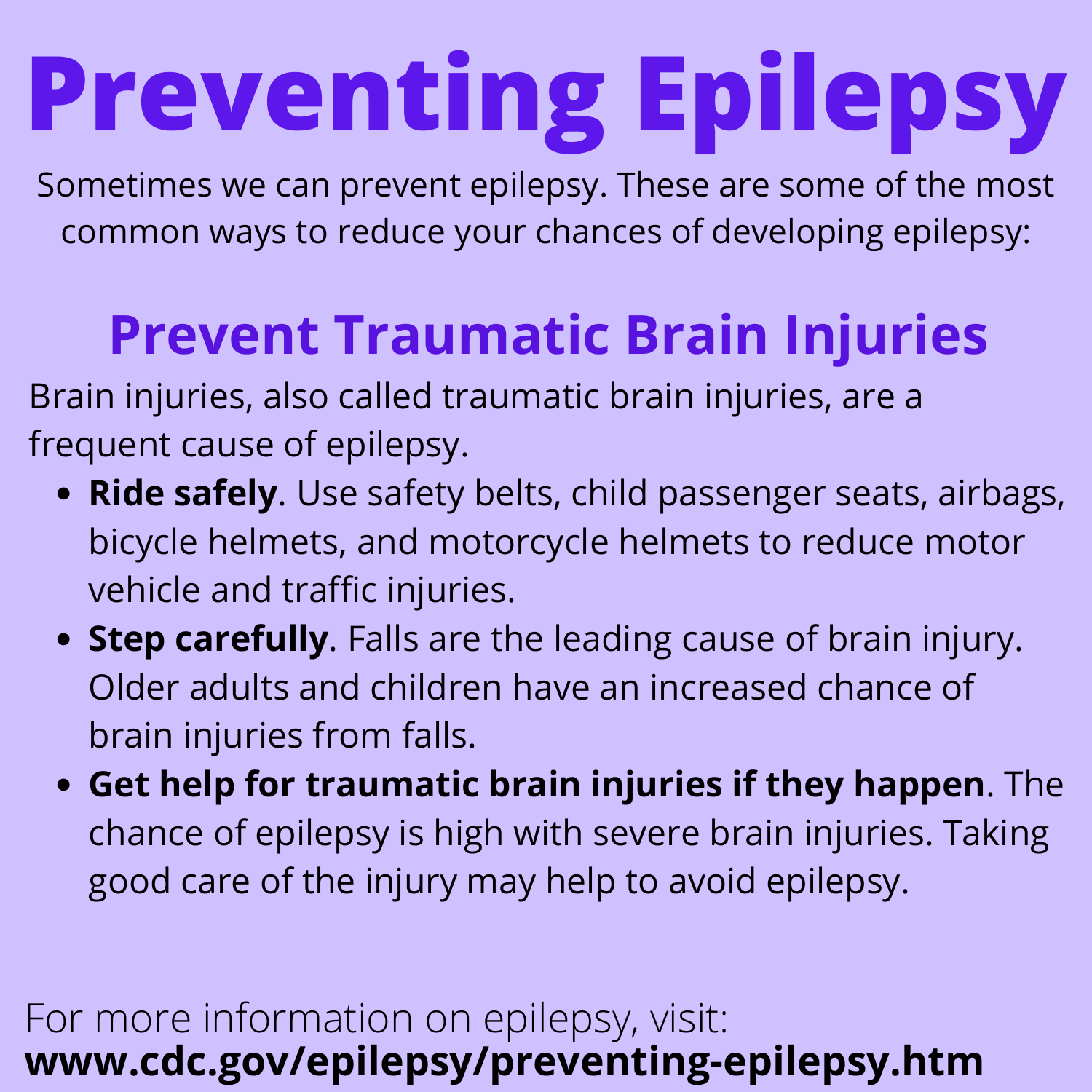### **What to Do When Someone Is Having a Seizure:**

The person may cry out, fall, shake or jerk, and become unaware of what's going on around them. You can support them by:

- **Do** ease the person to the floor.
- **Do** turn the person gently onto one side. This will help the person breathe.
- **Do** loosen ties or anything around the neck that may make it hard to breathe.
- **Do** clear the area around the person of anything hard or sharp. This can prevent injury.
- **Do** put something soft and flat, like a folded jacket, under his or her head.
- **Do** remove eyeglasses.
- **Do** time the seizure. Call 911 if the seizure lasts longer than 5 minutes.

#### For more information, visit: **<https://www.cdc.gov/epilepsy/about/first-aid.htm>**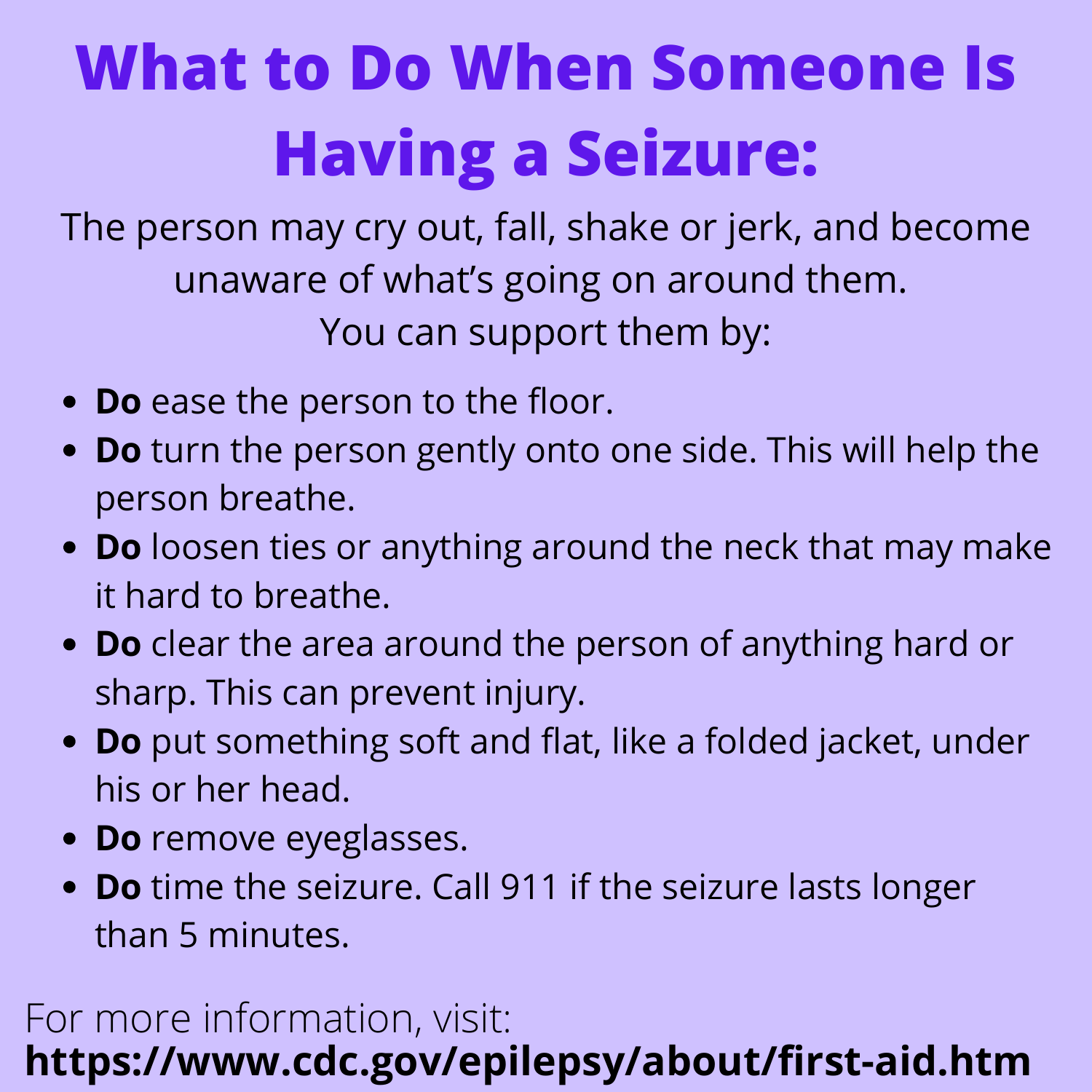### **What NOT to Do When Someone Is Having a Seizure:**

- **Do not** hold them down or try to stop the person's movements.
- **Do not** put anything in the person's mouth. This can injure teeth or the jaw. A person having a seizure cannot swallow their tongue.
- **Do not** try to give mouth-to-mouth breaths (like CPR). People usually start breathing again on their own after a seizure.
- **Do not** offer the person water or food until the person is fully alert.

For more information, visit: **<https://www.cdc.gov/epilepsy/about/first-aid.htm>**